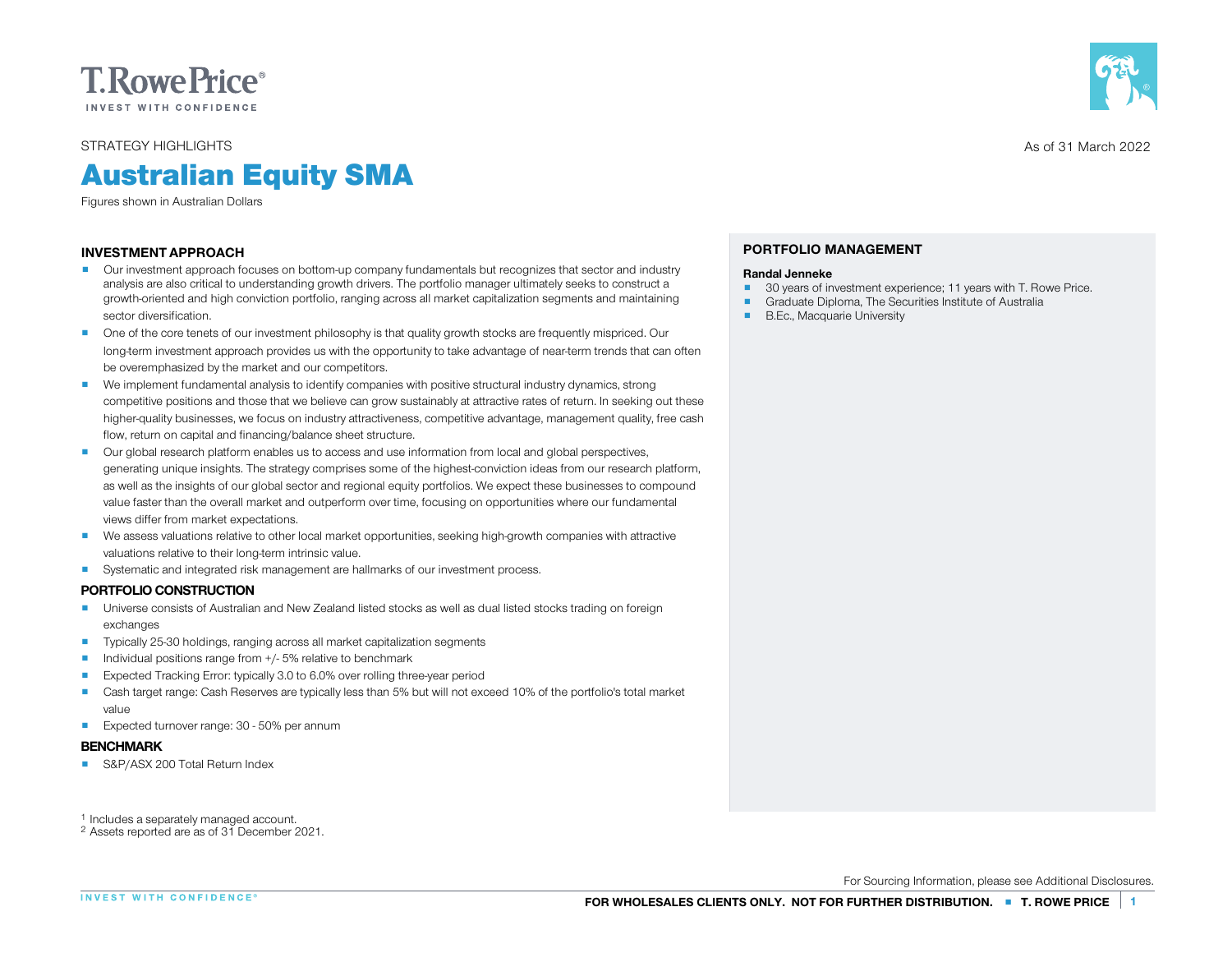# TOP 10 ISSUERS

| <b>TOP 10 ISSUERS</b>   |                                               |
|-------------------------|-----------------------------------------------|
|                         | % of Representative<br>Portfolio <sup>9</sup> |
| <b>Bhp</b>              | 11.0%                                         |
| CSL                     | 7.9                                           |
| National Australia Bank | 6.3                                           |
| Coles                   | 6.0                                           |
| Rio Tinto               | 5.5                                           |
| Aristocrat Leisure      | 4.7                                           |
| Macquarie Group         | 4.6                                           |
| Computershare           | 4.5                                           |
| carsales.com            | 3.6                                           |
| Wesfarmers              | 3.6                                           |
| Total                   | 57.7%                                         |



# PORTFOLIO CHARACTERISTICS

| <b>PORTFOLIO CHARACTERISTICS</b>                 |                                       |                                |
|--------------------------------------------------|---------------------------------------|--------------------------------|
|                                                  | Representative Portfolio <sup>9</sup> | S&P/ASX 200 Total Return Index |
| Projected Earnings Growth Rate (3 - 5 Years)*° T | 9.7%                                  | 8.7%                           |
| Price to Earnings (Current Fiscal Year)*°        | 25.1X                                 | 17.8X                          |
| Return on Equity (Current Fiscal Year)°          | 18.4%                                 | 13.5%                          |
| Price to Book <sup>°</sup>                       | 4.5X                                  | 2.8X                           |
| Investment Weighted Median Market Cap (mm)       | \$41,608                              | \$46,523                       |
| Investment Weighted Average Market Cap (mm)      | \$73,847                              | \$82,312                       |
| Number of Issuers                                | 29                                    | 200                            |
| Top 20 Issuers as % of Total                     | 85.7%                                 | 61.9%                          |
| Portfolio Turnover (12 Months)                   | 59.2%                                 | -                              |
| <b>Active Share</b>                              | 56.8%                                 | -                              |

°Investment Weighted Median.

Pinvestment Weighted Median.<br>Investment Weighted Market Cap is calculated in USD and converted to AUD using an exchange rate determined by an independent third party.<br>\*I/B/E/S © 2022 Refinitiv. All rights reserved.<br>TRased moestment Weighted Market Cap is calculated in USD and converted to AUD using an exchange rate determined by an independent third partyle/F/S © 2022 Refinitiv. All rights reserved.<br>†Based on the Representative Portfolio's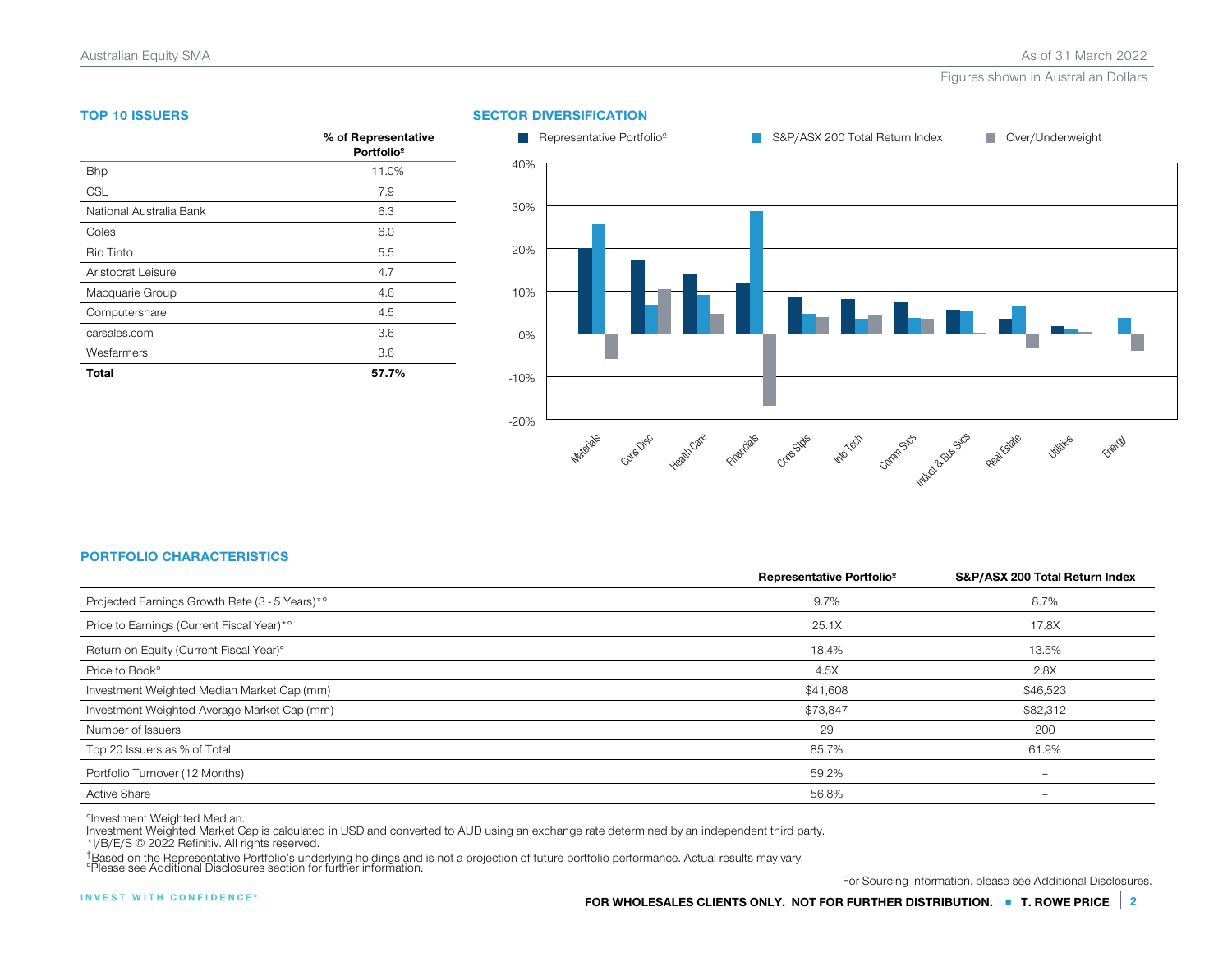

ºPlease see Additional Disclosures section for further information.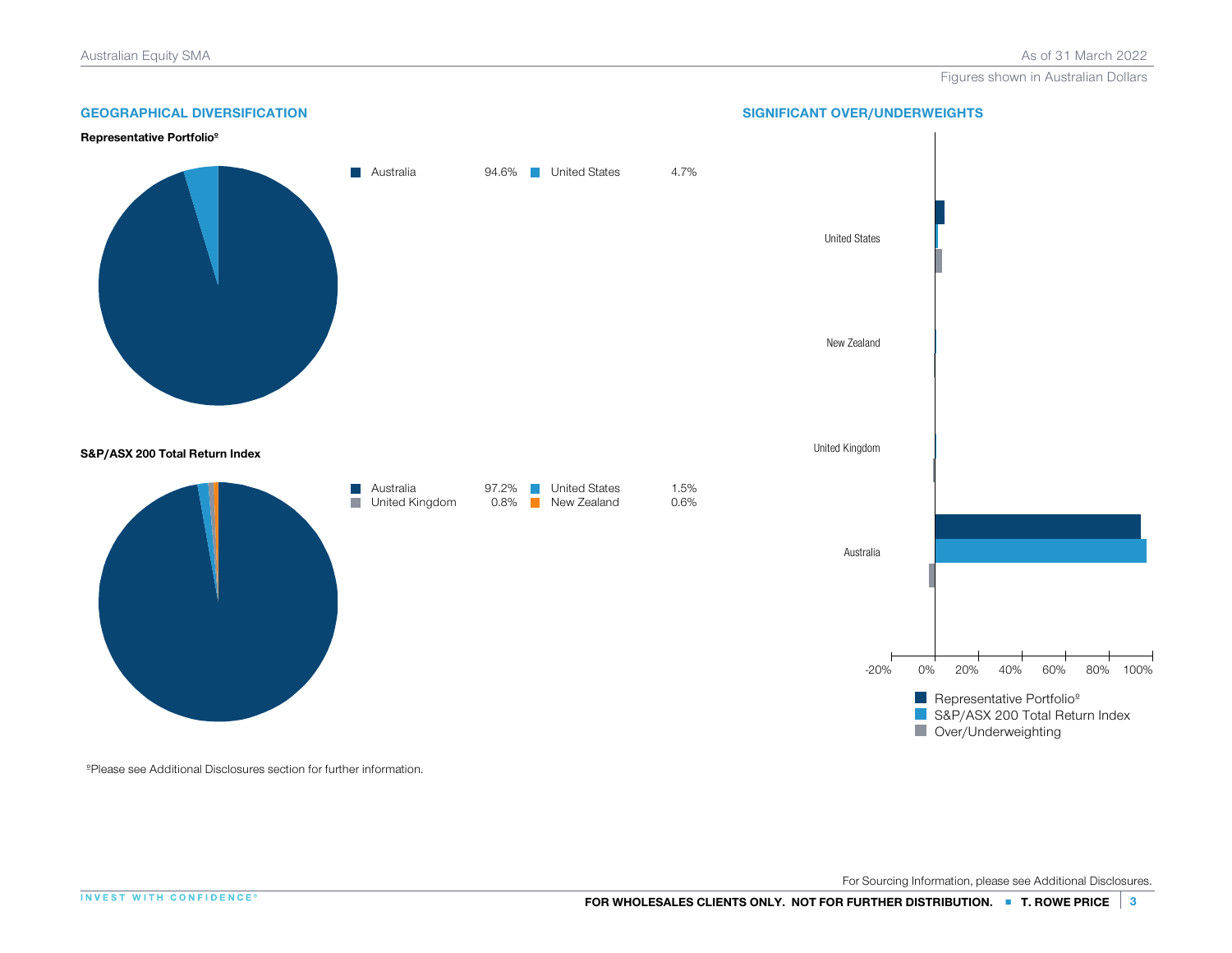# **PERFORMANCE**

|                                  |                               |                    | Annualized            |                                                       |
|----------------------------------|-------------------------------|--------------------|-----------------------|-------------------------------------------------------|
|                                  | <b>Three</b><br><b>Months</b> | <b>One</b><br>Year | <b>Three</b><br>Years | <b>Since</b><br>Inception<br>31 Jul 2018 <sup>2</sup> |
| Australian Equity SMA            | $-0.69%$                      | 15.32%             | 12.18%                | 8.87%                                                 |
| S&P/ASX 200 Total Return Index   | 2.24                          | 14.97              | 10.59                 | 9.14                                                  |
| Value Added (Gross) <sup>1</sup> | $-2.93$                       | 0.35               | 1.59                  | $-0.27$                                               |

# Past performance is not a reliable indicator of future performance.

<sup>1</sup>The Value Added row is shown as Australian Equity SMA (Gross) minus the benchmark in the previous row.

<sup>2</sup> The SMA Composite's inception date is 2 July 2018. Statistics shown are since the month end date after inception.

Gross returns are presented before the deduction of expenses and all other fees, but may include transaction costs. Returns include reinvestment of dividends and capital gains. Actual fees assessed by the SMA sponsor will vary and are not included in the gross returns.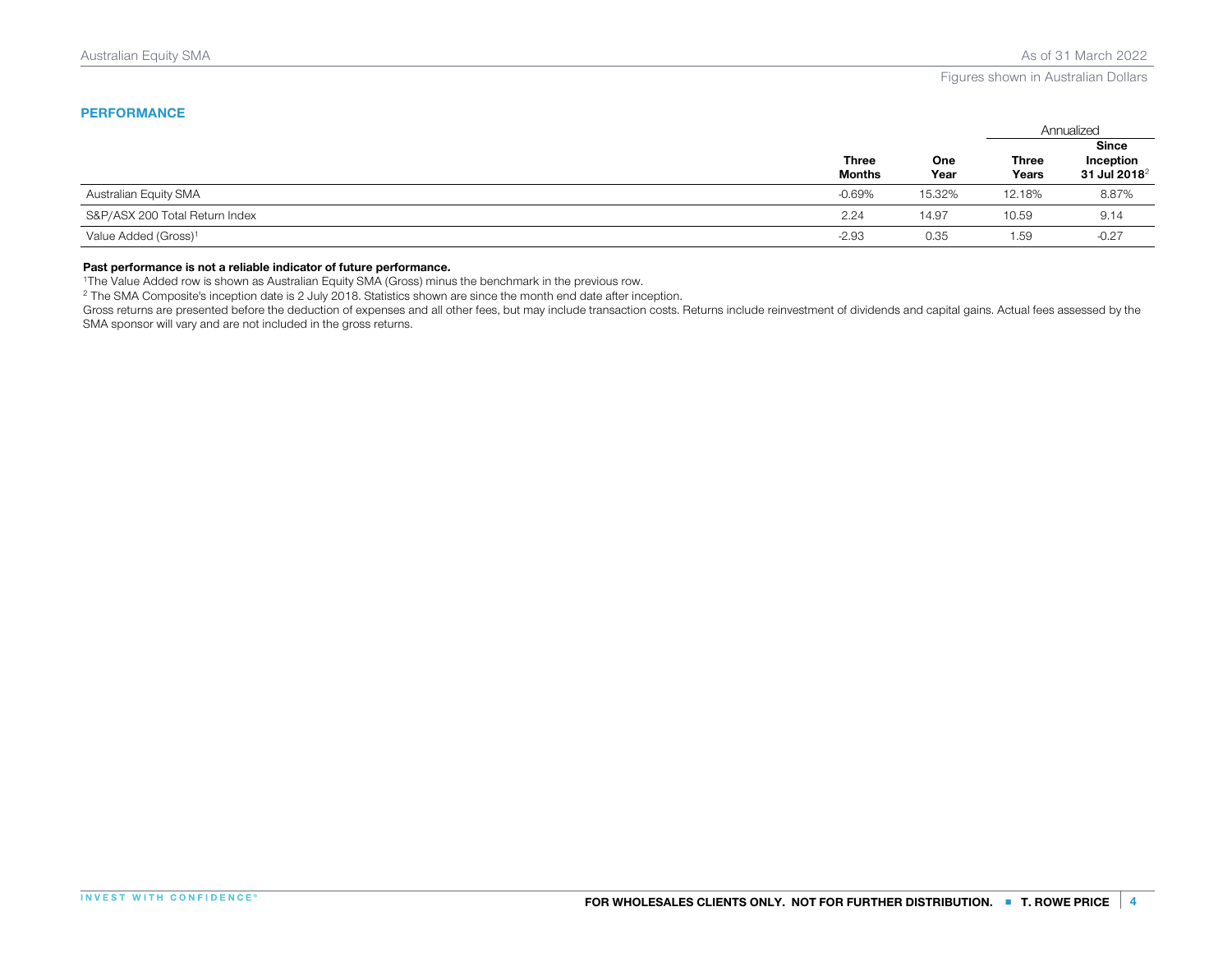

Past performance is not a reliable indicator of future performance. Statistics based on monthly gross returns. Returns would have been lower as the result of the deduction of applicable fees.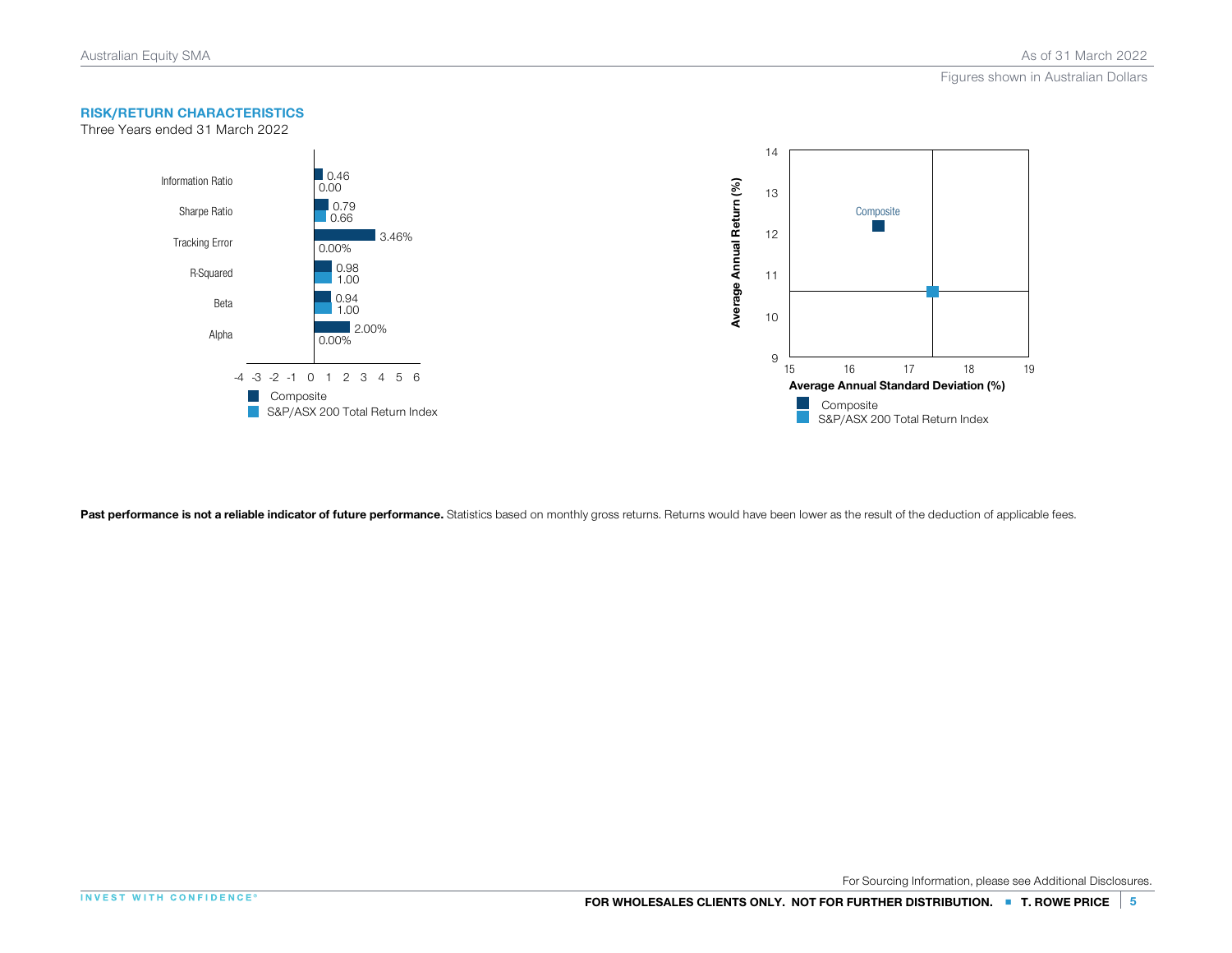|                                              |                   |         | <b>GIPS</b> Composite Report |               |
|----------------------------------------------|-------------------|---------|------------------------------|---------------|
| <b>Australian Equity SMA Composite</b>       |                   |         |                              |               |
| Period Ended December 31, 2021               |                   |         |                              |               |
| Figures Shown in Australian dollar           |                   |         |                              |               |
|                                              | 2018 <sup>2</sup> | 2019    | 2020                         | 2021          |
| Gross Annual Returns (%) <sup>1</sup>        | $-10.75$          | 26.26   | 0.20                         | 21.77         |
| Net Annual Returns (%) <sup>1</sup>          | N/A               | N/A     | N/A                          | N/A           |
| S&P/ASX 200 Total Return Index (%)           | $-8.11$           | 23.40   | 1.40                         | 17.23         |
| Composite 3-Yr St. Dev.                      | N/A               | N/A     | N/A                          | 15.56         |
| S&P/ASX 200 Total Return Index 3-Yr St. Dev. | 9.69              | 8.51    | N/A                          | 16.82         |
| <b>Composite Dispersion</b>                  | N/A               | N/A     | N/A                          | N/A           |
| Comp. AUM (Millions)                         | 1.8               | 2.3     | 2.3                          | 2.8           |
| # of Accts. in Comp.                         | 1                 | 1       | 1                            | 1             |
| Total Firm AUM (Billions)                    | 1,381.6           | 1,733.0 | 1,921.2                      | $2.274.4^{3}$ |
| SMA Portfolio (%)                            | 0%                | 0%      | 0%                           | 0%            |

<sup>1</sup>Investment return and principal value will vary. Past performance is not a reliable indicator of future performance. Monthly composite performance is available upon request.

 $2$ July 31, 2018 through December 31, 2018.

<sup>3</sup>Preliminary - subject to adjustment.

T. Rowe Price (TRP) claims compliance with the Global Investment Performance Standards (GIPS®) and has prepared and presented this report in compliance with the GIPS standards. TRP has been independently verified for the 25-year period ended June 30, 2021 by KPMG LLP. The verification report is available upon request. A firm that claims compliance with the GIPS standards must establish policies and procedures for complying with all the applicable requirements of the GIPS standards. Verification provides assurance on whether the firm's policies and procedures related to composite and pooled fund maintenance, as well as the calculation, presentation, and distribution of performance, have been designed in compliance with the GIPS standards and have been implemented on a firm wide basis. Verification does not ensure the accuracy of any specific composite presentation. TRP is a U.S. investment management firm with various investment advisers registered with the U.S. Securities and Exchange Commission, the U.K. Financial Conduct Authority, and other regulatory bodies in various countries and holds itself out as such to potential clients for GIPS purposes. TRP further defines itself under GIPS as a discretionary investment manager providing services primarily to institutional clients with regard to various mandates, which include U.S., international, and global strategies but excluding the services of the Private Asset Management group. The composite does not have a minimum size for composite inclusion. Valuations and performance are computed in U.S. dollars and converted to Australian Dollar. When converting U.S. dollar composite returns, benchmarks, dispersion and asset data, the same exchange rate source is used consistently. Total returns in non-U.S. dollar currencies are calculated by adjusting U.S. dollar performance by the percent change in the U.S. dollar/foreign currency exchange rate (as determined by an independent third party) for the time periods selected.

Gross performance returns are presented before management and all other fees, where applicable, but after trading expenses. Gross returns are net of nonreclaimable withholding taxes on dividends, interest income, and capital gains. Effective June 30, 2013, portfolio valuation and assets under management are calculated based on the closing price of the security in its respective market. Previously portfolios holding international securi may have been adjusted for after-market events. Gross performance returns are used to calculate presented risk measures. Policies for valuing portfolios, calculating performance, and preparing compliant presentations are available upon request. Dispersion is measured by the standard deviation across asset-weighted portfolio returns represented within a composite for the full year. Dispersion is not calculated for the composites in whic there are five or fewer portfolios.

Some portfolios may trade futures, options, and other potentially high-risk derivatives that may create leverage and generally represent in aggregate less than 10% of a portfolio.

Benchmarks are taken from published sources and may have different calculation methodologies, pricing times, and foreign exchange sources from the composite.

The firm's list of composite descriptions, a list of limited distribution pooled fund descriptions, and a list of broad distribution pooled funds are available upon request. GIPS® is a registered trademark of CFA Institute Institute does not endorse or promote this organization, nor does it warrant the accuracy or quality of the content contained herein.

Australian Equity SMA Composite. The Australian Equity SMA Composite seeks long-term capital appreciation primarily through investment of at least 90% of its market value in securities of high quality growing Australian companies listed/to be listed on ASX. The composite will include securities of a broad range of companies with market capitalization larger than AUD 2 billion. The strategy may contain investment in the securities outside the benchmark including certain ASX listed stocks which are also listed on a foreign exchange. (Created July 2018; incepted July 31, 2018)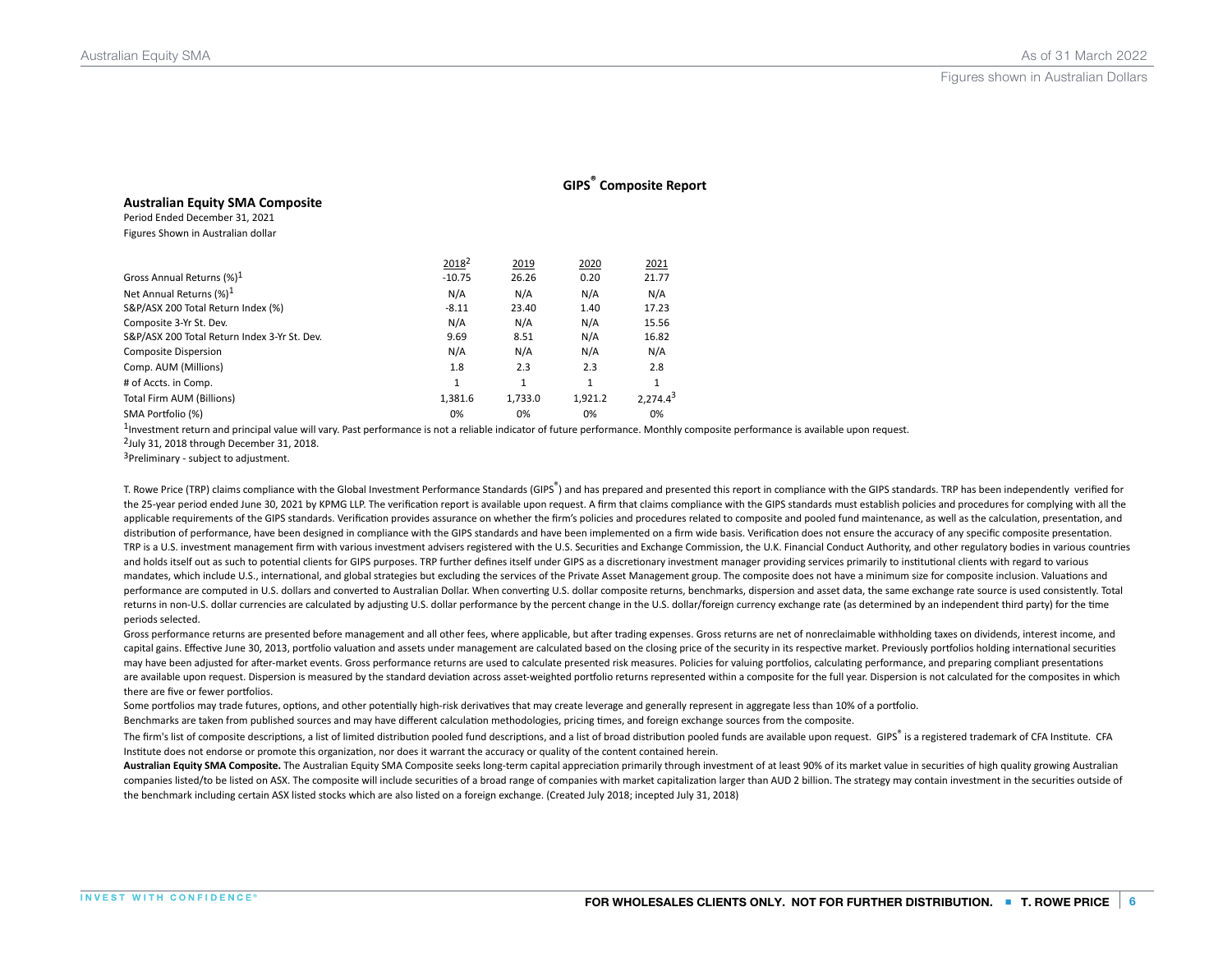### ADDITIONAL DISCLOSURES

Portfolio Construction: There is no guarantee that the investment will remain within the anticipated ranges of exposure.

Active Share is a holdings based measure of active management representing the percentage of a portfolio's holdings that differ from those in its benchmark. Compared to tracking error, which measures the standard deviation of the difference in a manager's returns versus the Benchmark returns, Active Share allows investors to get a clearer understanding of what a manager is doing to drive performance, rather than drawing conclusions from observed returns. The greater the difference between the asset composition of a product and its benchmark, the greater the active share is.

Unless indicated otherwise the source of all data is T. Rowe Price.

The specific securities identified and described do not represent all of the securities purchased or sold for for clients in the composite . This information is not intended to be a recommendation to take any particular investment action and is subject to change. No assumption should be made that the securities identified and discussed were or will be profitable.

Source for S&P data: Copyright © 2020, S&P Global Market Intelligence (and its affiliates, as applicable). Reproduction of any information, data or material, including ratings ("Content") in any form is prohibited except with the prior written permission of the relevant party. Such party, its affiliates and suppliers ("Content Providers") do not quarantee the accuracy, adequacy, completeness, timeliness or availability of any Content and are not responsible for any errors or omissions (negligent or otherwise), regardless of the cause, or for the results obtained from the use of such Content. In no event shall Content Providers be liable for any damages, costs, expenses, legal fees, or losses (including lost income or lost profit and opportunity costs) in connection with any use of the Content. A reference to a particular investment or security, a rating or any observation concerning an investment that is part of the Content is not a recommendation to buy, sell or hold such investment or security, does not address the suitability of an investment or security and should not be relied on as investment advice. Credit ratings are statements of opinions and are not statements of fact.

Unless otherwise noted, index returns are shown with gross dividends reinvested.

The information shown does not reflect any Exchange Traded Funds (ETFs) that may be held in the portfolio.

Source for Sector Diversification: T. Rowe Price uses the current MSCI/S&P Global Industry Classification Standard (GICS) for sector and industry reporting. T. Rowe Price will adhere to all future updates to GICS for prospective reporting.

Diversification exhibits may not add to 100% due to exclusion or inclusion of cash.

The representative portfolio is an account in the composite we believe most closely reflects current portfolio management style for the strategy. Performance is not a consideration in the selection of the representative portfolio. The characteristics of the representative portfolio shown may differ from those of other accounts in the strategy. Please see the GIPS Disclosure page for additional information on the composite.

Certain numbers in this report may not equal stated totals due to rounding. Unless otherwise stated, data is as of the report date.

Performance is for the Australian Equity SMA Portfolio; client account performance will vary.